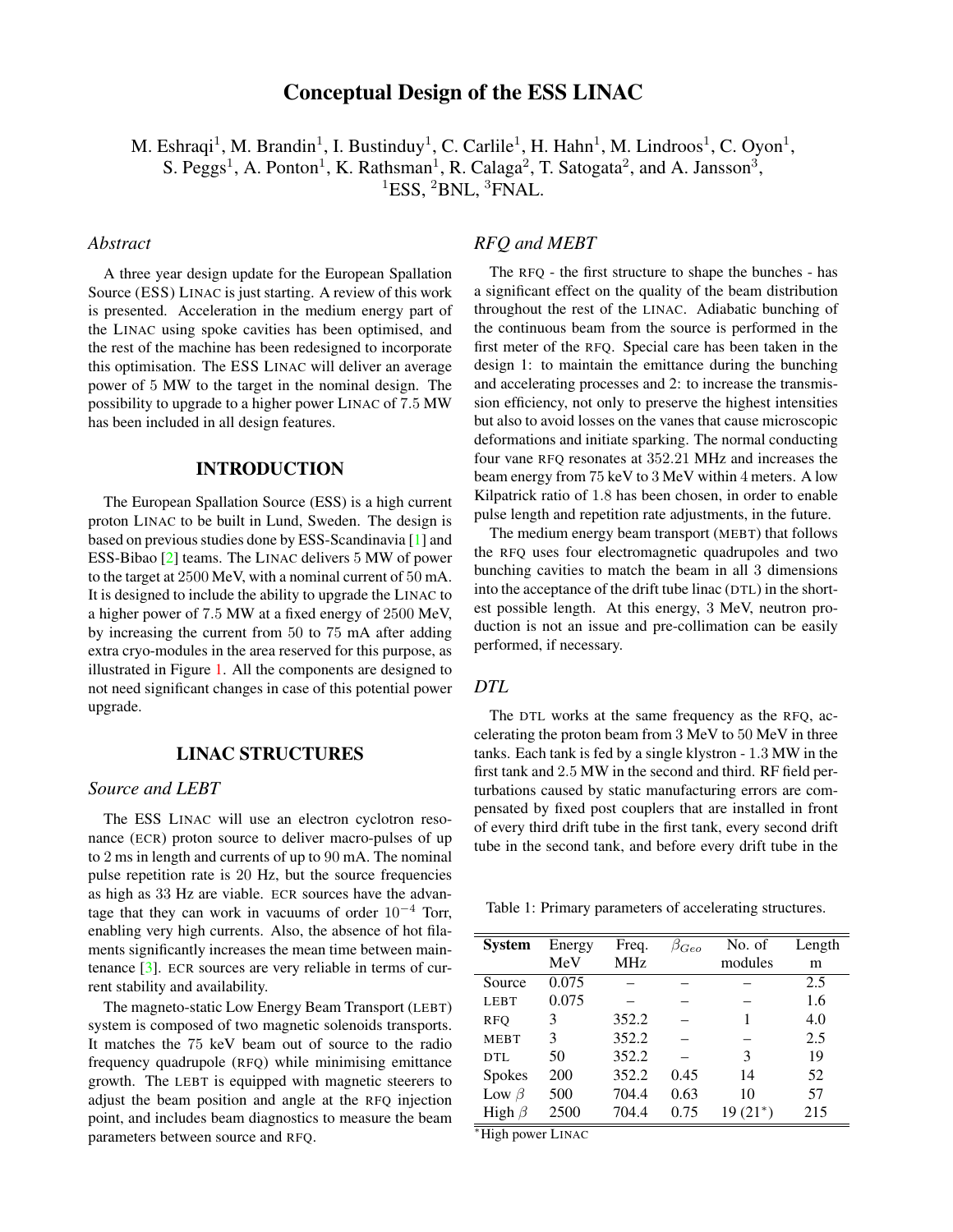

<span id="page-1-0"></span>Figure 1: Block layout of the ESS LINAC (not to scale).

third tank. Transverse focusing is achieved by permanent magnet quadrupoles arranged in an FFDD lattice.

#### *Spoke Resonators*

The most major recent change in the LINAC design reduced, from two to one, the number of families of superconducting half wave spoke resonators that are used in the acceleration section after the DTL from 50 MeV to 200 MeV [\[1\]](#page-2-0). The 14 cryo-modules with a geometric  $\beta$ of 0.45 consist of a quadrupole doublet followed by three double-spoke cavities. Superconducting spoke resonators at the relatively low frequency of 352.21 MHz have the advantage of providing a large longitudinal acceptance, in addition to the large transverse acceptance that results from relatively large apertures compared to normal conducting structures. This is expected to significantly reduce beam losses and radio-activation. Superconducting spoke resonators also reduce power consumption enormously. Another advantage is the flexibility to phase and tune spoke resonators independently.

#### *Elliptical Cavities*

The superconducting elliptical cavities operate at 704.42 MHz. Two families of five cell cavities will be used, with medium  $\beta$  cavities accelerating from 200 MeV to 500 MeV and high  $\beta$  cavities from 500 MeV to 2500 MeV. They are very similar in design to Superconducting Proton Linac (SPL) cavities, except that ESS cavities have medium and high geometric  $\beta$ s of 0.63 and 0.75, respectively [\[4\]](#page-2-3). These geometric betas are optimized for the high power upgrade LINAC, requiring only two more cryomodules to be added. The low beta cryo-modules contain four cavities, and the high beta cryo-modules contain eight cavities. Each cavity is fed by a power coupler delivering 1 MW of power, 90% of which is available for acceleration. An inter-cavity distance of 400 mm nullifies the crosstalk between cavities, and accommodates both the main power couplers and also higher order mode couplers.

Transverse focusing in both low and high beta regions is provided by quadrupole doublets. A non-segmented architecture with a continuous cryostat (e.g. SPL) would have a lower heat load, while a highly segmented architecture with many warm-to-cold transitions (e.g. SNS), would have a shorter mean time to replace defective cryomodules. Doublet quadrupoles have the advantage of simpler cryo-module design and easier installation, and are more compact than singlets if they are normal conducting. Superconducting quadrupole doublets can be installed either inside the same cryo-module or inside separate cryomodules designed to house them.

## BEAM DYNAMICS

A set of end-to-end beam simulations are performed after the structures have been optimised to achieve the best acceleration in each individual section. The goal of these simulations is to find and remove bottlenecks, to reduce beam halo production along the LINAC, and to improve the beam quality at the end of the LINAC. The CEA codes, GENDTL and GENLINWIN are used to generate the structures, and then TOUATIS and TRACEWIN are used for multi particle simulations [\[5\]](#page-2-4). Ion source simulations have not yet been started. Instead, 50, 000 macro particles with a Gaussian distribution are generated and launched at the entrance to the RFQ.

More than 95% of the particles entering the RFQ are transmitted through and accelerated to the right energy, with 18% growth in the rms transverse emittance for a 55 mA beam. The RFQ generates a halo even for a completely matched beam. A collimator will be included in the MEBT in order to remove this halo. The DTL accelerates the beam without any losses in the absence of errors, when



<span id="page-1-1"></span>Figure 2: RMS beam size envelopes along the length of the LINAC in the horizontal (top), vertical (middle) and longitudinal planes (bottom). The longitudinal phase spread is plotted using a reference frequency of 352.21 MHz

.